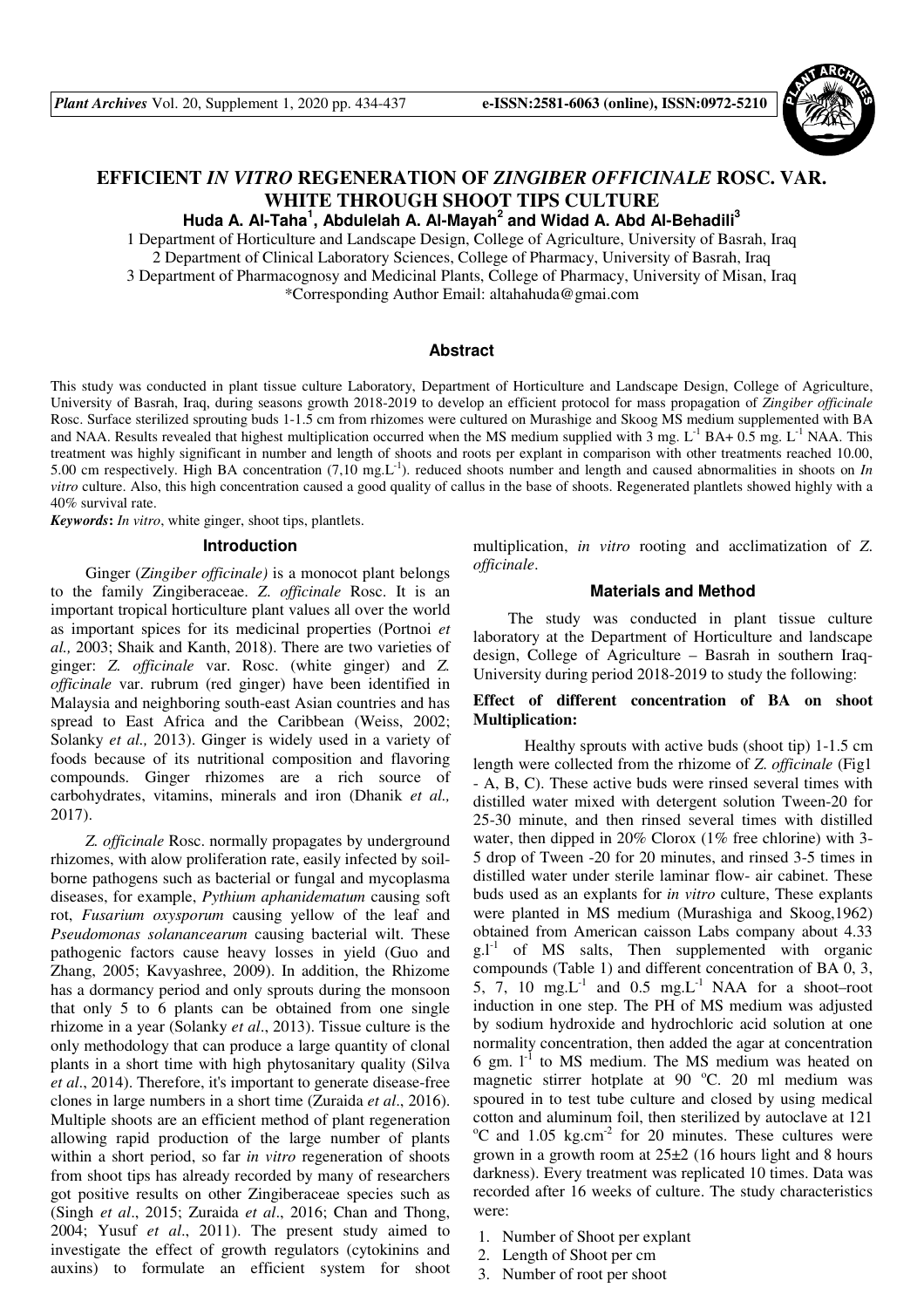**Seq Chemical material Quantity mg.L-1** 1- Sucrose 30000 2- Adenine sulfate 1 40 3- Activated charcoal 500 4- Thiamine 1 5- Citric acid 150 6- Ascorbic acid 100 7- Orthophosphate Sodium 170

**Table 1 :** The chemical composition additives to MS medium

## **Acclimatization**

Shoot-root micropropagates were removed from the medium (Fig 1-K), then washed under running tap water to remove solid MS medium, and transported them to jars containing sterilized water (Fig 1- L) for 10-15 days water was changed every two days and jars were covered with glasses. These shoots–root micropropagated were planted in plastic pots 5cm in diameter containing autoclave soil mix (peat moss and ground sand 1:2), and covered with glasses for 15-20 days (Fig 1-M-N), the glasses cover was removed gradually to harden and kept them growth room under condition (Temperature 25±2 ºC) 24 h photoperiod with 1500 Lux light intensity. The precentag of survival was recorded after 12 weeks by using the flowing equation :

Percentage of frequency = 
$$
\frac{\text{Number of plants showing response}}{\text{Total number of plants}} \times 100
$$

#### **Statistical design and analysis:**

A completely randomized design was used. The data was subjected to the analysis of variance and mean values were compared using LSD at 1% (SPSS, 2016).

## **Results and Discussion**

The sterile sprouting buds (shoot tip) about 1-1.5 cm of *Z*. *officinale* were cultured vertically on MS medium supplemented with different concentrations of Cytokinin BA  $0, 3, 5, 7, 10$  mg.  $L^{-1}$  in combination with  $0.5$  mg.  $L^{-1}$  NAA on shoots Multiplication (Fig 1-D). *In vitro*, roots were initiated after 20-25 days from culture time earlier than shoots which were initiated after 40-50 days because *Z. officinale* plants have a dormancy period (Solanky *et al*., 2013) (Fig 1-E)*.*  Microshoots and roots were successfully induced in all treatments of BA in one step compared to MS control medium which have no BA in side it, these results proved that a combination of BA + NAA supports root formation or will shorten the time for plant regeneration, a similar finding was reported by Nkere and Mbanaso (2010). When they propagated ginger by indirect organogenesis method, also similar results were reported by Singh *et al*. (2015), When cultured shoot tip of *Curcuma caesia* on MS medium supplemented with a combination BAP + NAA produced both shoots and roots (Fig 1- F, G). Shoots, roots number per explant and shoots, roots length were measured for 16 weeks *in vitro* plants.

BA at concentration 3.0 mg.  $L^{-1}$  recorded the highest number and length of shoots (10.00, 5.16) cm and number of roots 5.00 per explant respectively (Table 2). It was significantly with other treatments in multiple shoots induction. It was observed that Cytokinine was required in optimal quantity for shoot proliferation.

In the same table, Results also showed a lowest number and length of *in vitro* shoots (1.17, 0.75) cm and roots 0.00 per explant respectively is shown in medium supplemented with  $0.00 \text{ mg.L}^{-1}$  BA + 0.5 mg .L<sup>-1</sup> NAA. This results were due to the lower concentration or lack of BA in the medium supported poor regeneration response and produced a single shoot (Short, 1986). However, the height concentration of BA (7, 10 mg, $L^{-1}$ ) was suggested to reduce length and number of shoots and to cause abnormalities in shoots on *in vitro* culture (Fig. 1- H) (Jafari *et al*., 2011; Sathyagowri and Seran, 2011). Results also indicated that callus formation was found on the apical and the end of multiple shoots have grown in medium supplemented with a high concentration of BA 7, 10 mg.  $L^{-1}$  (Fig1- G, I, J), The reason may be to increase the concentration of BA in MS medium due to be supra-optimal for cell division stimulation and callus formation (Al-Taha, 2008).

The result of the present study has an agreement with the other studies (Panda, 2007) related to the culturing of *in vitro Curcuma longa* L. shoot tip on MS medium supplemented with 2 or 3 mg.L<sup>-1</sup> BAP and 1 mg.L<sup>-1</sup> NAA produced a highest average number of the shoot (2.4 and 2.6 shoots) respectively and optimal number of root  $(3 \text{ and } 2.6)$ ; respectively. Jala (2012). Zuraida *et al*. (2016) got a similar result when transferred *in vitro* microshoots of *Z. officinale*  var. Rubrum from a medium supplement with  $5 \text{ mg} L^{-1} \text{ BA}$  to MS medium supplemented with 1.0, 3.0, 5.0 BA and 3.0, 0.5  $mg.L^{-1}$  NAA which produced the highest number of shoots and roots, but average number of shoots  $(19.5 \pm 2.3)$  per explant and mean number of roots of shoots  $(7.3 \pm 2.1)$ produced in MS medium supplemented with  $3.0 \text{ mg}$ . L<sup>-1</sup> BAP  $+ 0.5$  mg.L<sup>-1</sup> NAA. Also, Sigh *et al.* (2015) got a similar result when culturing shoot tips of *Curcuma caesia* in MS medium containing  $5.0 \text{ mg}$ . L<sup>-1</sup> BA + 2.0 mg. L<sup>-1</sup> NAA and also 3.0 mg.L<sup>-1</sup> BAP +  $0.5$  mg.L<sup>-1</sup> NAA which produced the highest number of shoots 5.65 and 5.70 shoots per explant respectively. Panda *et al*. (2007) developed *in vitro* propagation protocol for *Curcuma longa* and gave 7.6 ± 0.3 shoots by using a medium with  $3.0 \text{ mg}$ .  $L^{-1}$  BAP.

**Table 2:** Average number of new shoots, roots and plant height of *Zingiber officinale* Rosc. var. White on MS medium supplemented with a combination of BA and NAA after culture for 15 weeks.

| <b>Treatment</b> |               |            | Number of Shoot length Number of |           |
|------------------|---------------|------------|----------------------------------|-----------|
| BA               | <b>NAA</b>    | shoots Per | in cm                            | roots Per |
| $(mg.L^{-1})$    | $(mg.L^{-1})$ | explant    |                                  | explant   |
|                  |               | 1.17       | 0.75                             | 0.00      |
| 3                | 0.5           | 10.00      | 5.16                             | 5.00      |
| 5                | 0.5           | 5.50       | 3.16                             | 1.83      |
|                  | 0.5           | 5.33       | 1.66                             | 1.33      |
| 10               | 0.5           | 3.17       | 0.75                             | 0.67      |
| LSI              |               | 1.30       | 1.14                             | 0.85      |

#### **Acclimatization**

Finally, the healthy regenerated plantlets of *Z*. *officinale* which were selected from different treatments were acclimatized. The process of acclimatization continued for 5- 6 months (Fig1- L, M, N) and the rate of survival was 40  $\%$ , because the most of the healthy plant have a low proliferation rate of roots, in addition to afine roots were formed in this method of propagation (shoot, root induction) which was easily infected by soil-borne pathogens such as bacterial and root-knot nematode (*Meloidogyne incognita*), These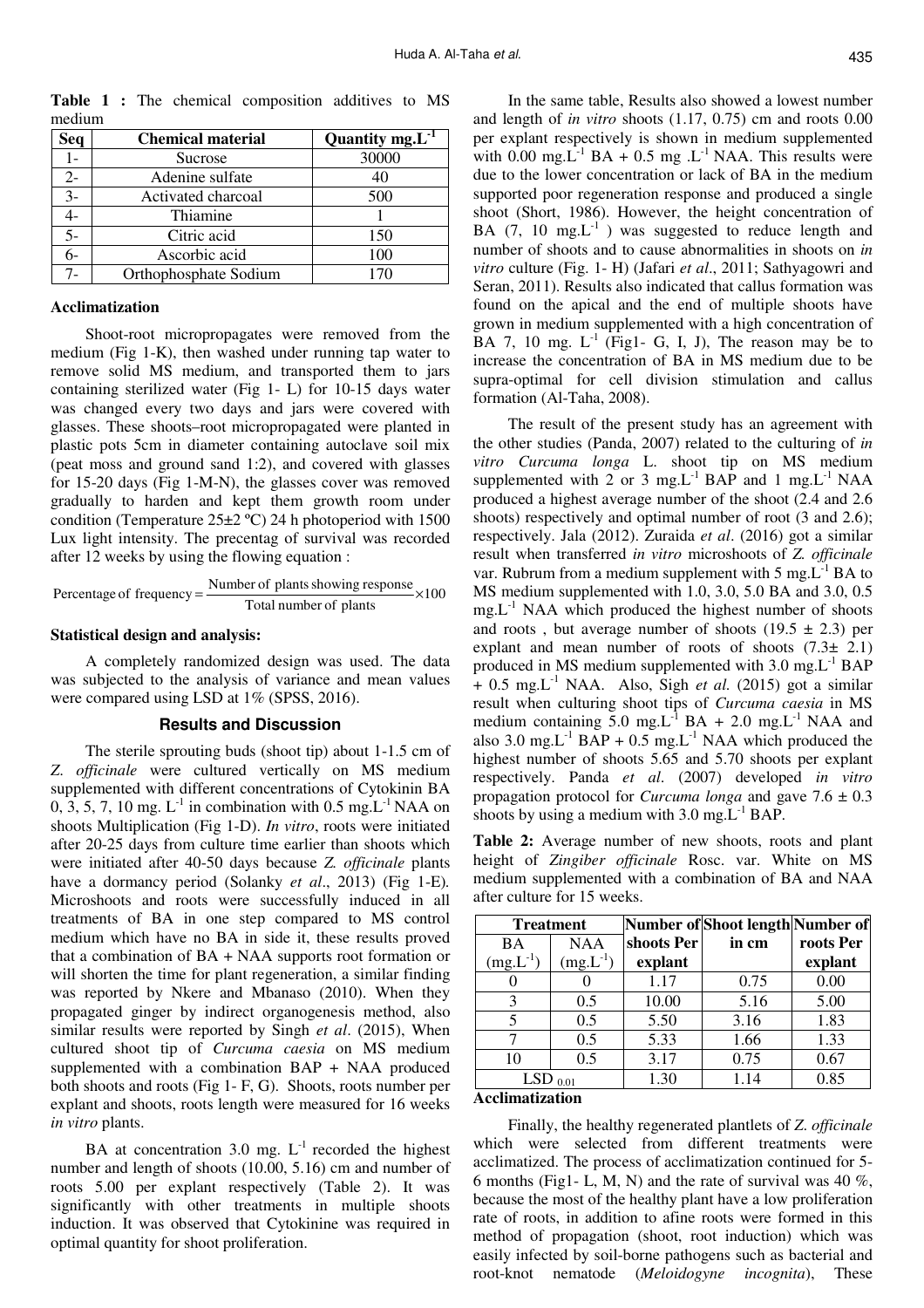pathogenic factors cause heavy losses in yield (Guo and Zhang, 2005; Kavyashree, 2009). Similar results were reported by Al-Taha *et al*. (2018) in their study on *Schlumbergera russelliana* which may result in the death of plants when they acclimated it.

## **Conclusions**

In the present study, sprouting rhizome bud (shoot tips) of *Z*. *officinale* Rosc. var. White. showed that the highest

significant values *in vitro* shoots, roots number and length was induced from shoot tip about 1-1.5 cm long were used as explant by 3.0 mg. $I^1$  BA + 0.5 mg. $I^1$  NAA. Also when the concentration of BA was increased  $(5, 7, 10 \text{ mg.}1^{1})$  in MS medium gave the best quality of callus. In this investigation, the mortality rate of the plantlets with low developed roots that were acclimatized and hardened was low.



Fig. 1 : *In vitro* micropropagation of *Zingiber officinale* Rosc. var. White (A) Budding rhizomes. (B, C) Shoot tips explants. (D) Shoot tips about 1–2 cm length and 1–1.5 cm width cultured vertically on MS medium (E) Callus and root formation from shoot tip cultured *in vitro* (F) Primary initiated microshoots after 12 weeks. (G) Shoot regeneration cultured on MS medium supplemented with different concentration of BA (0.0, 3.0, 5.0, 7.0, 10.0 mg.L<sup>-1</sup>) +0.5 mg .L<sup>-1</sup> NAA after 16 weeks. (I) Callus initiation from shoots tips after 16 weeks. (J) Microscope picture for primary callus. (H) Abnormalities branches in concentration 7,10 BA mg.  $L^{-1}$  + 0.5 NAA mg . $L^{-1}$ . (K) Maturation of plantlets. (L) Tissue culture-derived complete planted with well-developed roots ready for hardening. (M) Primary hardening in pots. (N) Acclimatized plants after 5-6 months.